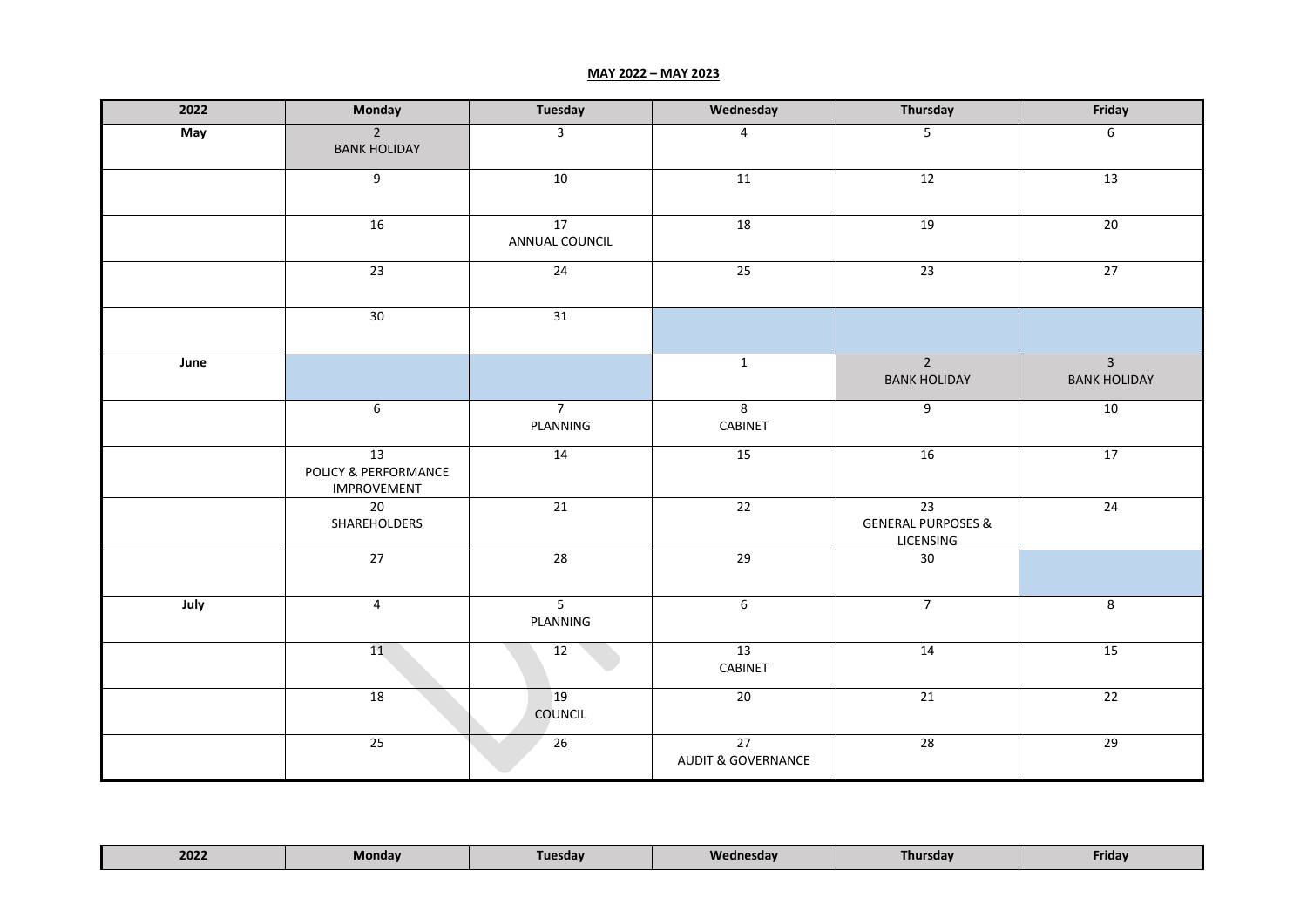| <b>August</b> | $\mathbf{1}$                                     | $\overline{2}$             | $\overline{3}$       | $\overline{4}$                                   | $5\phantom{a}$ |
|---------------|--------------------------------------------------|----------------------------|----------------------|--------------------------------------------------|----------------|
|               | 8                                                | 9<br>PLANNING              | 10                   | 11                                               | 12             |
|               | 15                                               | 16                         | 17                   | 18                                               | 19             |
|               | $\overline{22}$                                  | $\overline{23}$            | 24                   | $\overline{25}$                                  | 26             |
|               | 29<br><b>BANK HOLIDAY</b>                        | 30                         | 31                   |                                                  |                |
| September     |                                                  |                            |                      | $\overline{1}$                                   | $\overline{2}$ |
|               | $\overline{5}$                                   | $\sqrt{6}$<br>PLANNING     | $\overline{7}$       | $\bf 8$                                          | $9\,$          |
|               | 12<br>POLICY & PERFORMANCE<br><b>IMPROVEMENT</b> | 13                         | 14                   | 15<br><b>GENERAL PURPOSES &amp;</b><br>LICENSING | 16             |
|               | 19<br>SHAREHOLDERS                               | $\overline{20}$            | 21<br><b>CABINET</b> | $\overline{22}$                                  | 23             |
|               | 26                                               | 27                         | 28                   | $\overline{29}$                                  | 30             |
| October       | $\overline{3}$                                   | $\overline{4}$<br>PLANNING | 5                    | $\,6\,$                                          | $\overline{7}$ |
|               | 10                                               | 11                         | 12                   | 13                                               | 14             |
|               | 17 <sup>°</sup>                                  | 18<br><b>COUNCIL</b>       | 19                   | $20\,$                                           | 21             |
|               | 24                                               | $\overline{25}$            | 26                   | $\overline{27}$                                  | 28             |
|               | 31                                               |                            |                      |                                                  |                |
|               |                                                  | <b>Contract</b>            |                      |                                                  |                |

| 2022/23<br>Wednesdav<br>Mondav<br>Thursdav<br><b>Tuesdav</b><br>Friday |
|------------------------------------------------------------------------|
|------------------------------------------------------------------------|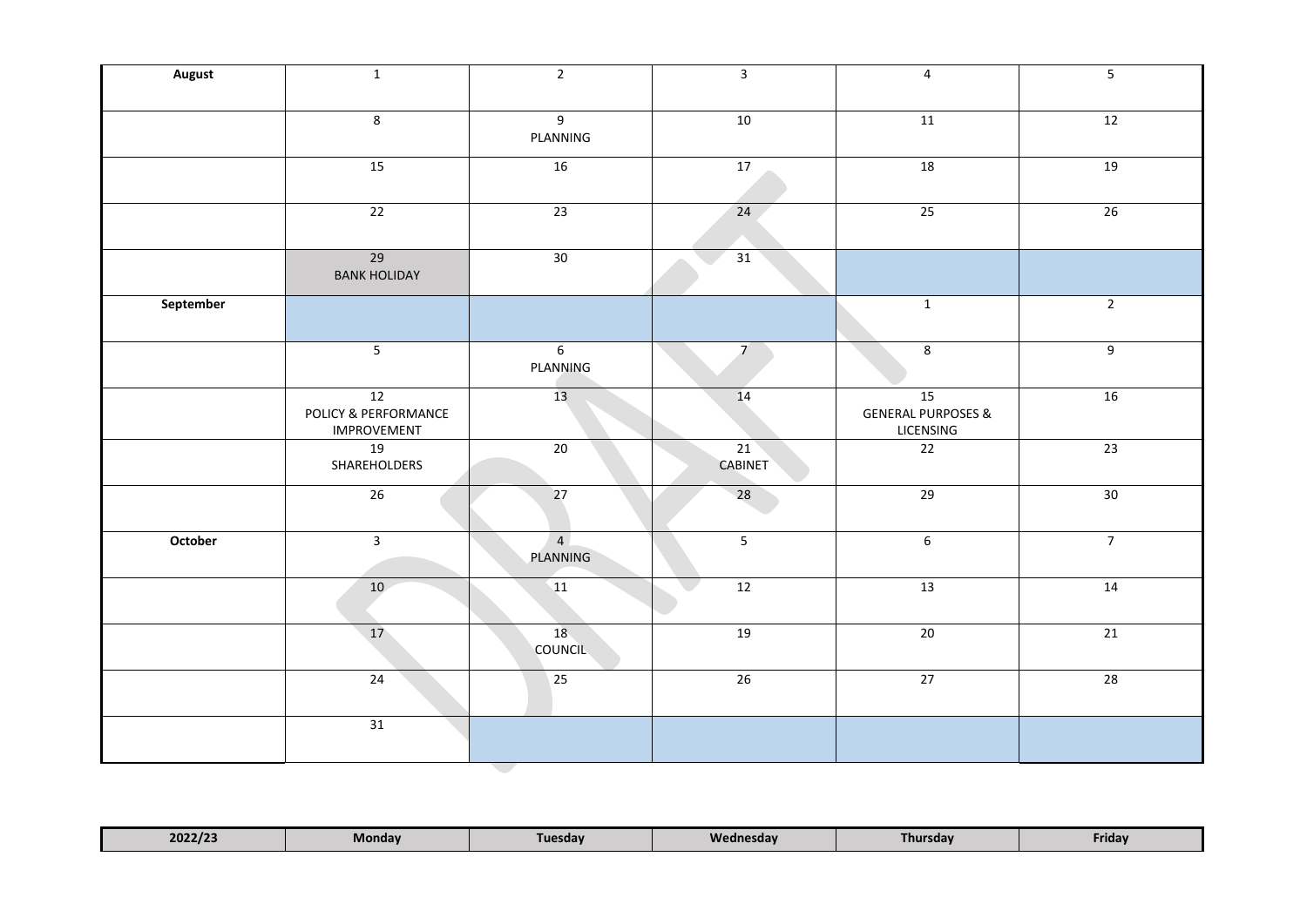| November |                                                               | $\mathbf{1}$               | $\overline{2}$<br>CABINET           | $\overline{\mathbf{3}}$                                    | $\overline{4}$  |
|----------|---------------------------------------------------------------|----------------------------|-------------------------------------|------------------------------------------------------------|-----------------|
|          | $\overline{7}$                                                | $8\phantom{1}$<br>PLANNING | 9                                   | 10                                                         | 11              |
|          | 14<br>SHAREHOLDERS                                            | 15                         | 16                                  | 17                                                         | $\overline{18}$ |
|          | $\overline{21}$                                               | $\overline{22}$            | 23                                  | 24                                                         | $\overline{25}$ |
|          | $\overline{28}$<br>POLICY & PERFORMANCE<br><b>IMPROVEMENT</b> | $\overline{29}$            | 30<br><b>AUDIT &amp; GOVERNANCE</b> |                                                            |                 |
| December |                                                               |                            |                                     | $\mathbf{1}$<br><b>GENERAL PURPOSES &amp;</b><br>LICENSING | $\overline{2}$  |
|          | $\overline{5}$                                                | 6<br>PLANNING              | $\overline{7}$<br>CABINET           | 8                                                          | 9               |
|          | 12                                                            | 13<br>COUNCIL              | 14                                  | 15                                                         | 16              |
|          | 19                                                            | 20                         | 21                                  | 22                                                         | 23              |
|          | 26<br><b>BANK HOLIDAY</b>                                     | 27<br><b>BANK HOLIDAY</b>  | 28                                  | 29                                                         | 30              |
| January  | $\overline{2}$<br><b>BANK HOLIDAY</b>                         | $\overline{3}$             | $\overline{4}$                      | 5                                                          | 6               |
|          | 9                                                             | 10                         | 11                                  | 12                                                         | 13              |
|          | 16                                                            | 17<br>PLANNING             | 18<br>CABINET                       | 19                                                         | 20              |
|          | 23                                                            | 24                         | 25                                  | 26                                                         | $\overline{27}$ |
|          | 30                                                            | 31                         |                                     |                                                            |                 |

| 2023 | Mondav<br>____ | Tuesday | Wednesday<br>_____ | <b>rhursday</b> | Friday |  |
|------|----------------|---------|--------------------|-----------------|--------|--|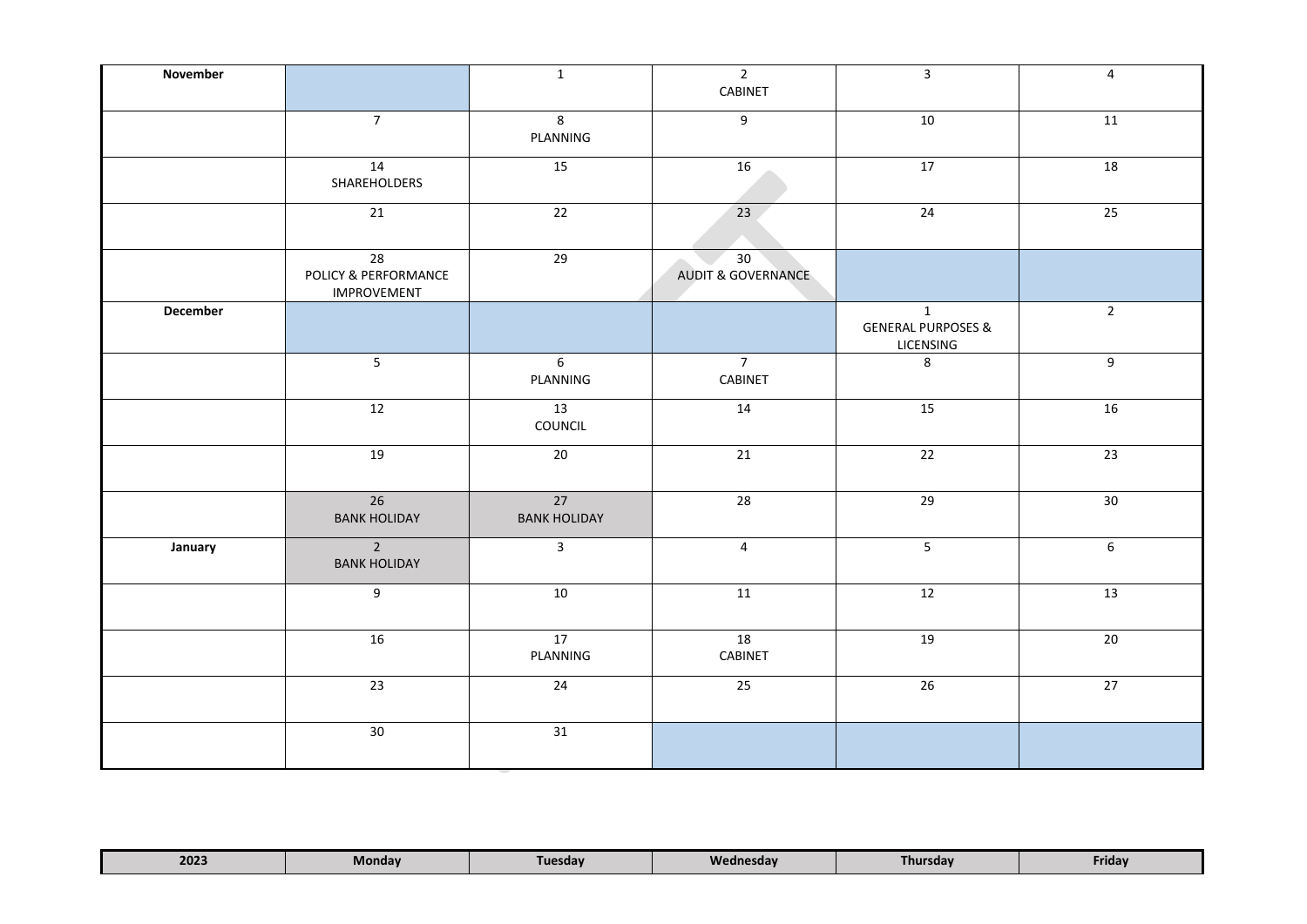| February |                                                 |                           | $\mathbf{1}$<br><b>AUDIT &amp; GOVERNANCE</b> | $\overline{2}$                                               | $\mathbf{3}$                          |
|----------|-------------------------------------------------|---------------------------|-----------------------------------------------|--------------------------------------------------------------|---------------------------------------|
|          | $\sqrt{6}$                                      | $\overline{7}$<br>COUNCIL | 8                                             | $9\,$                                                        | 10                                    |
|          | 13                                              | 14<br>PLANNING            | 15                                            | 16                                                           | 17                                    |
|          | $20\,$                                          | $\overline{21}$           | $\overline{22}$<br><b>CABINET</b>             | $23\,$                                                       | 24                                    |
|          | $\overline{27}$                                 | 28                        |                                               |                                                              |                                       |
| March    |                                                 |                           | $\mathbf{1}$                                  | $\overline{2}$<br><b>GENERAL PURPOSES &amp;</b><br>LICENSING | $\mathbf{3}$                          |
|          | 6<br>POLICY & PERFORMANCE<br><b>IMPROVEMENT</b> | $\overline{7}$            | $8\phantom{.}$                                | 9<br><b>COUNCIL (TAX)</b>                                    | $10\,$                                |
|          | 13                                              | 14<br><b>PLANNING</b>     | 15                                            | 16                                                           | 17                                    |
|          | 20<br>SHAREHOLDERS                              | $\overline{21}$           | 22                                            | $\overline{23}$                                              | 24                                    |
|          | 27                                              | 28                        | 29                                            | 30                                                           | 31                                    |
| April    | $\overline{3}$                                  | $\overline{4}$            | $5\phantom{a}$<br>CABINET                     | $\boldsymbol{6}$                                             | $\overline{7}$<br><b>BANK HOLIDAY</b> |
|          | 10<br><b>BANK HOLIDAY</b>                       | 11                        | 12                                            | 13                                                           | 14                                    |
|          | 17 <sup>2</sup>                                 | 18<br>PLANNING            | 19                                            | $20\,$                                                       | 21                                    |
|          | 24                                              | $\overline{25}$           | 26<br><b>AUDIT &amp; GOVERNANCE</b>           | 27                                                           | 28                                    |
|          |                                                 |                           |                                               |                                                              |                                       |

| 2023 | Monday | Tuesdav | Wednesdav | <b>Thursday</b> | Friday |
|------|--------|---------|-----------|-----------------|--------|
|------|--------|---------|-----------|-----------------|--------|